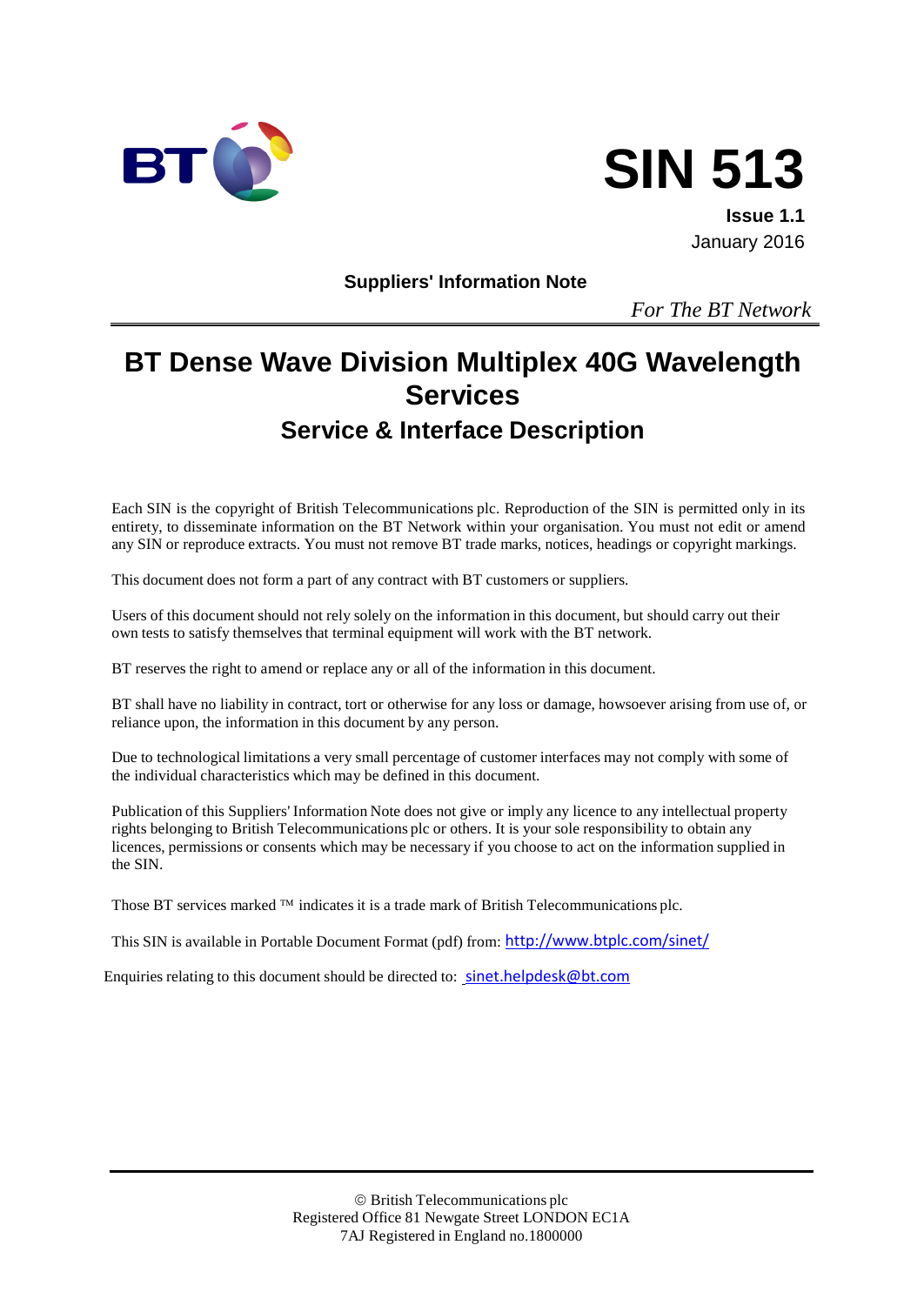## **CONTENTS**

| 2.1 |  |
|-----|--|
| 2.2 |  |
| 2.3 |  |
| 2.4 |  |
| 3.  |  |
| 3.1 |  |
| 3.2 |  |
| 3.3 |  |
|     |  |
|     |  |
|     |  |
|     |  |
|     |  |

## **FIGURES**

## **TABLES**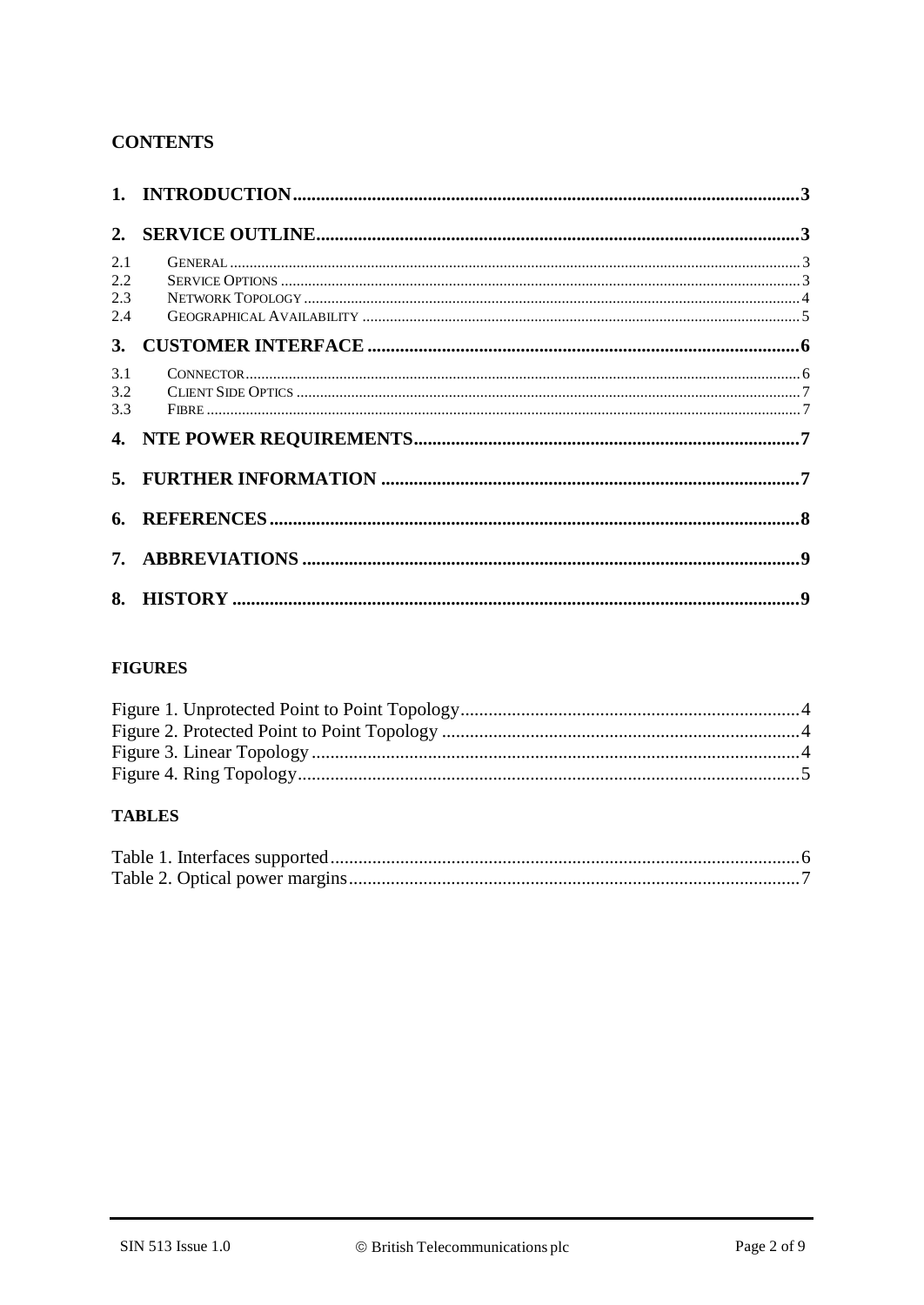## **1. Introduction**

This Suppliers' Information Note (SIN) provides a description of the BT's Dense Wave Division Multiplex (DWDM) 40G Wavelength services and their interfaces.

#### **2. Service Outline**

#### **2.1 General**

BT's DWDM Wavelength services are end-to-end managed wavelength services, utilising Dense Wave Division Multiplexing and offering very high bandwidth connectivity of 40 Gbit/s per wavelength. The services available are detailed below :-

Single Client Interface

40 Gigabit Ethernet (LAN Phy) 40 Gigabit Ethernet (WAN Phy) SDH STM-256

Multiple Client Interfaces

 Gigabit Ethernet (LAN Phy) 10 Gigabit Ethernet (WAN Phy) Gigabit Fibre Channel Gigabit Fibre Channel

DWDM Wavelength services are intended for connection to a vendor's device that uses standard optical connectors of LC/PC or SC/PCof either Multi-Mode, 850 nm or Single Mode, 1310 nm.

## **2.2 Service Options**

BT's 40G DWDM Wavelength services are offered in different configurations that are marketed under different service names. Options include:

- Service available within a distance-limited Metropolitan area or over greater distances, dependant on the specific service
- protected wavelengths using, as far as possible, dual access diverse fibre routes (a "worker" and a "protection" route) between the customer sites and nodes of BT's DWDM network
- unprotected wavelengths using, single access fibre routes between the customers sites and nodes of BT's DWDM network
- the number of customer sites able to be linked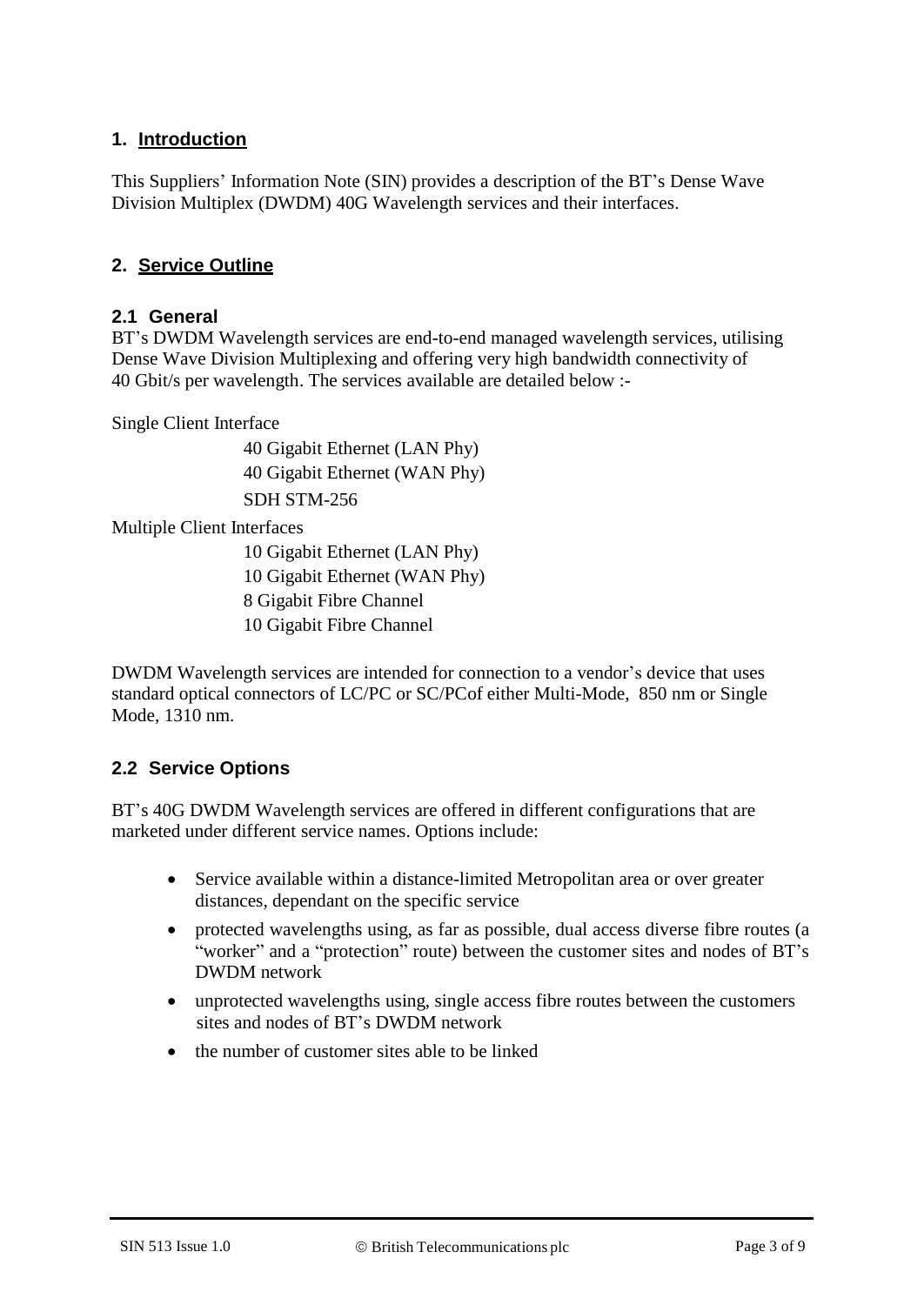## **2.3 Network Topology**

BT's 10G service is offered in three distinct topologies –

- a) Point to Point,
- b) Linear
- c) Ring.

A brief description is given below:-

a) Point to Point –

A dedicated Fibre connection between two customer sites with a terminating NTE device at each end. Depending on the fibre distance, amplification maybe required at a suitable BT mid point site. This topology can be provided with a secondary diverse fibre route to provide protection to the primary fibre path. The secondary fibre route will terminate on the same NTE device as the Primary fibre route, allowing fail-over to occur within 50 ms.



**Figure 2. Protected Point to Point Topology**

b) Linear –

This is similar to a point to point topology but allows a customer to add and drop services at sites along the fibre route. Fibre protection cannot be offered with this topology.

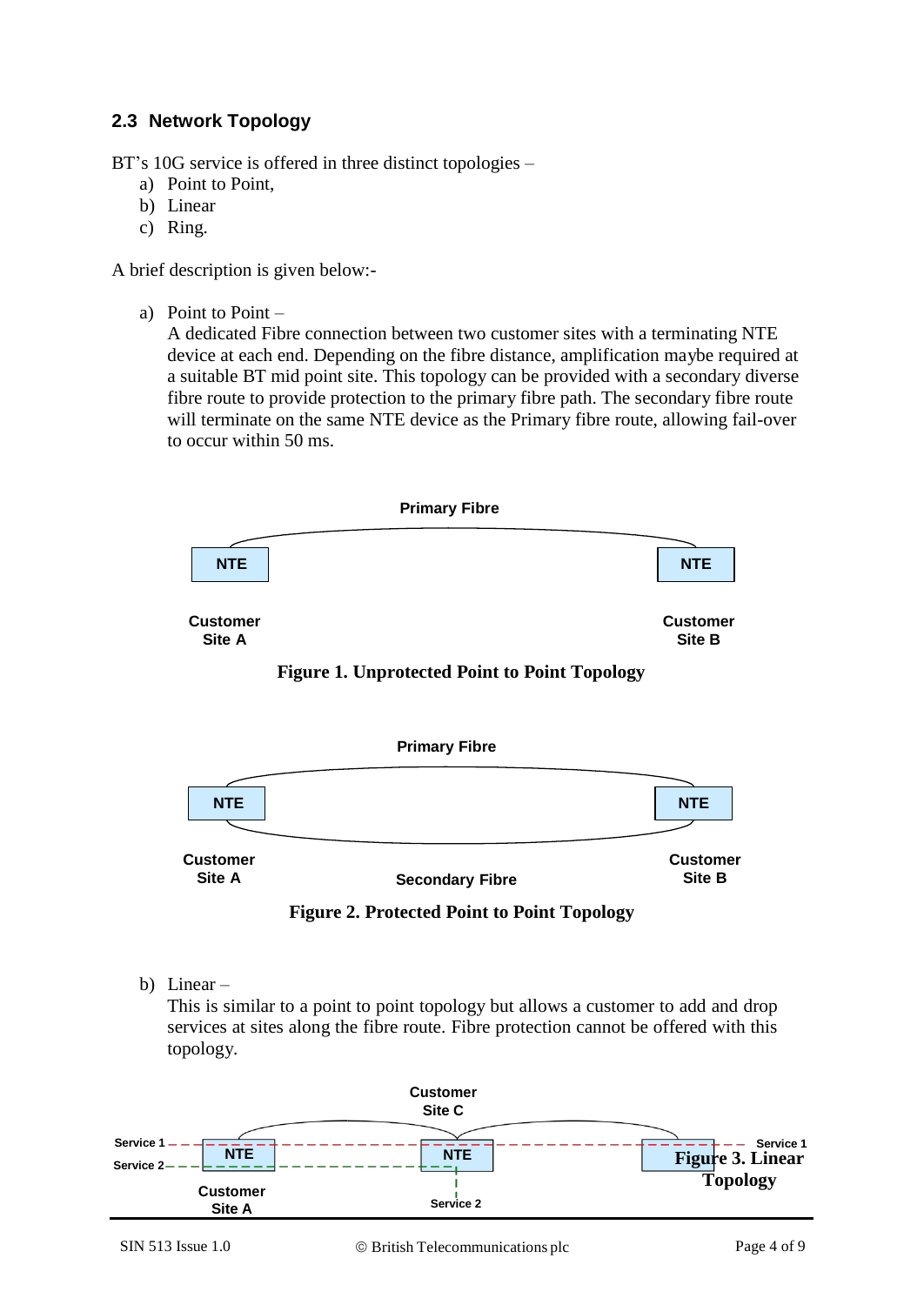| <b>NTE</b> |  |
|------------|--|
| C          |  |
| u          |  |
| s          |  |
| t          |  |
| O          |  |
| m          |  |
| е          |  |
| r          |  |
| Site B     |  |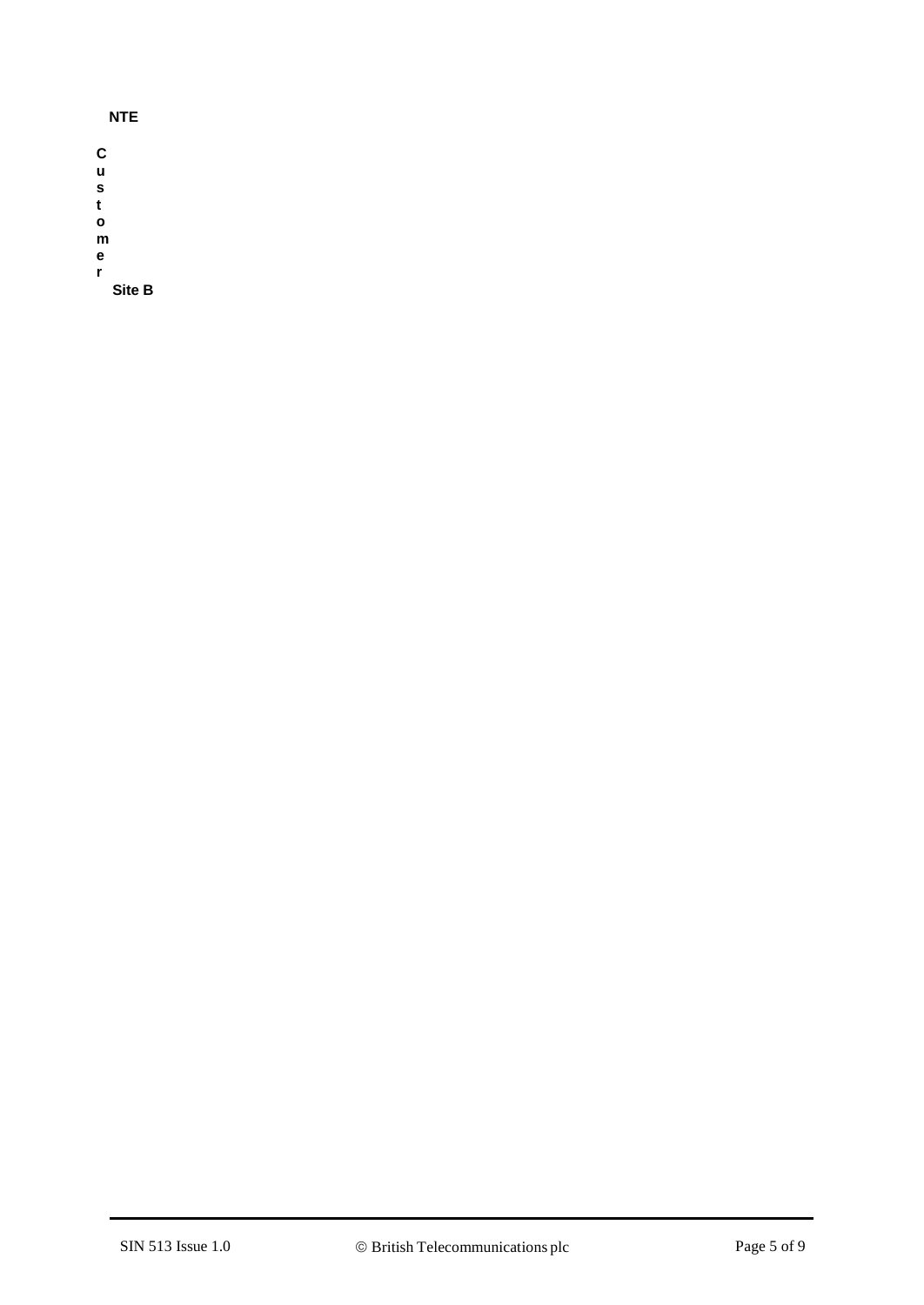c)  $Ring -$ 

Three or more customer sites can be connected via dedicated fibres between each site. Service protection can be offered by using optical switching on the NTE device allowing fail-over between the primary path and secondary to occur within 50 ms.



**Figure 4. Ring Topology**

## **2.4 Geographical Availability**

BT's DWDM Wavelength services are offered in all major cities of the United Kingdom, but provision is "Subject to Survey".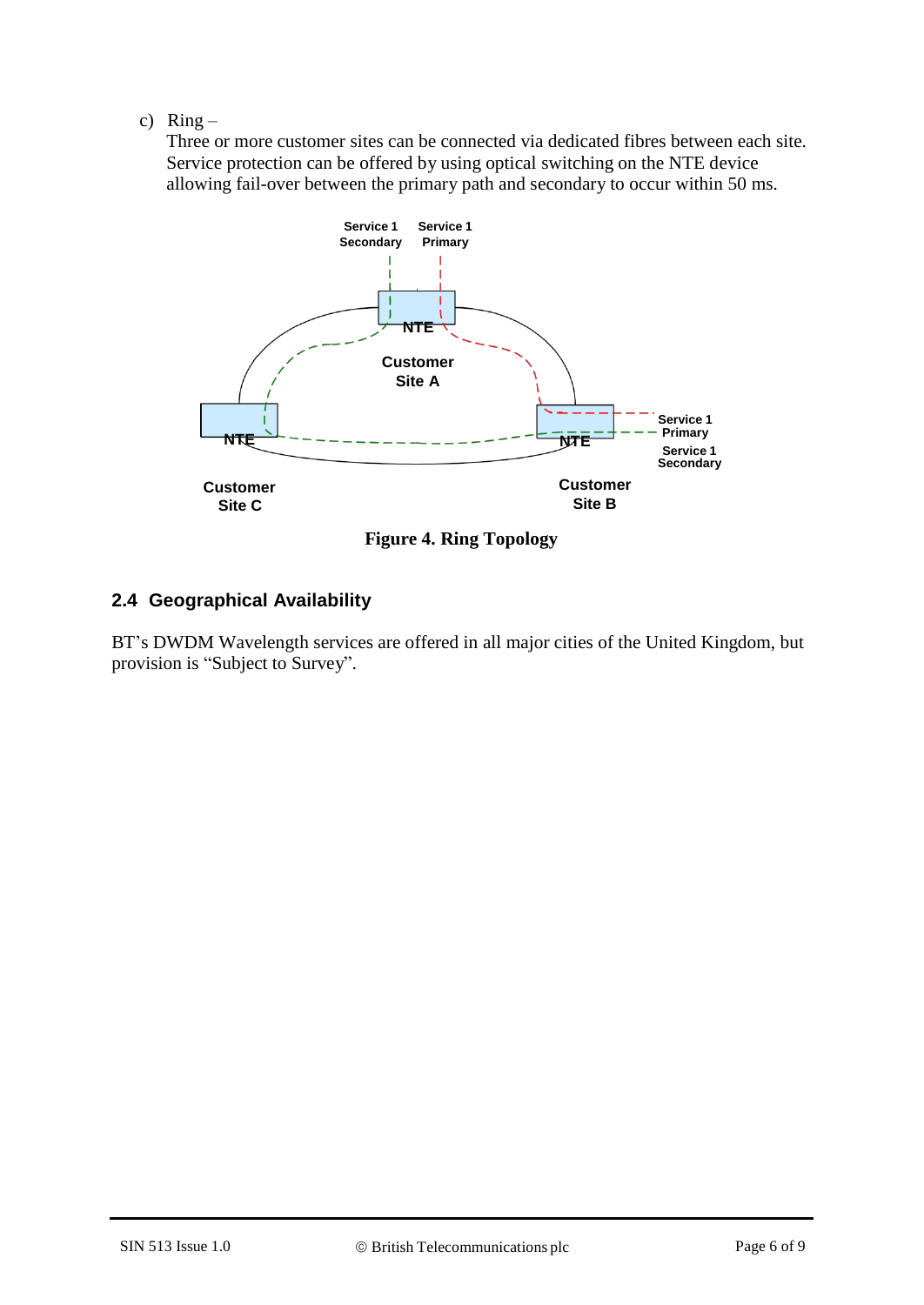## **3. Customer Interface**

The customer interfaces offered are shown in Table 1. These interfaces are described in the documents listed in section 6, References.

| <b>Service supported</b>             | <b>Bandwidth</b><br>bit/s | 1310 nm   | 850 nm         |
|--------------------------------------|---------------------------|-----------|----------------|
|                                      |                           | <b>SM</b> | <b>MM</b>      |
| 40 Gigabit Ethernet (LAN Phy)        | 41.250G                   | Yes       | Yes            |
| <b>40 Gigabit Ethernet (WAN Phy)</b> | 39.813G                   | Yes       | Yes            |
| 10 Gigabit Ethernet (LAN Phy)        | 10.312G                   | Yes       | <b>Yes</b>     |
| 10 Gigabit Ethernet (WAN Phy)        | 9.953G                    | Yes       | <b>Yes</b>     |
| <b>8G Fibre Channel</b>              | 8.500G                    | Yes       | <b>Yes</b>     |
| <b>10G Fibre Channel</b>             | 10.518G                   | Yes       | <b>Yes</b>     |
| <b>SDH STM-64</b>                    | 9.953G                    | Yes       | N <sub>0</sub> |
| <b>SDH STM-256</b>                   | 39.813G                   | Yes       | N <sub>0</sub> |
|                                      |                           |           |                |
|                                      |                           |           |                |
|                                      |                           |           |                |
|                                      |                           |           |                |
|                                      |                           |           |                |

Note: 850 nm MM is not available on all DWDM services.

#### **Table 1. Interfaces supported**

## **3.1 Connector**

The interface is at the Network Termination Point (NTP), i.e. the point of connection between the BT Network Terminating Equipment (NTE) and the CPE interface. Optical interfaces are presented as SC/PC or LC/PC (on request) connectors.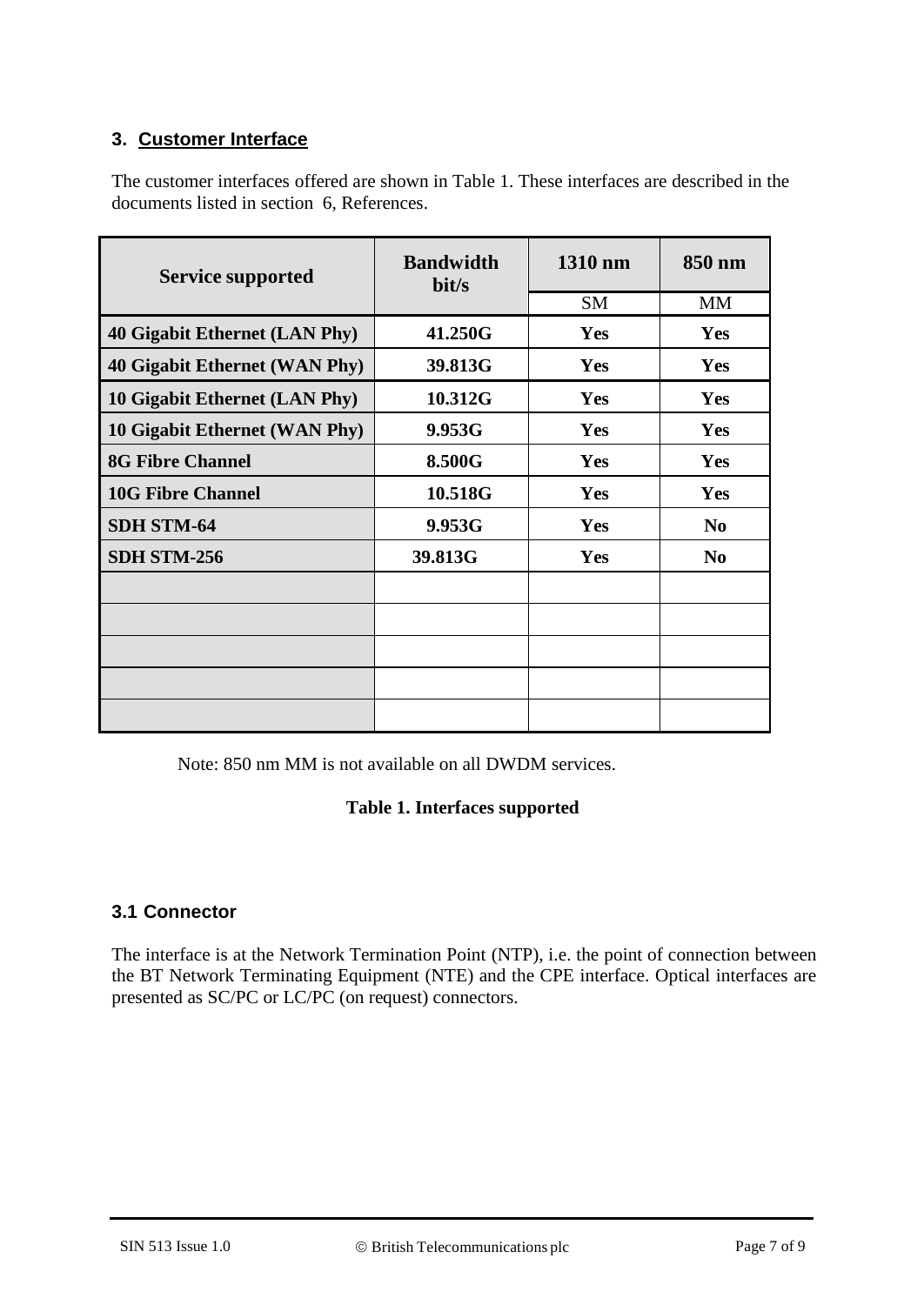## **3.2 Client Side Optics**

Table 2 provides details the Optical power margins for both the receive and transmit interfaces of the client facing optical interfaces

| Protocol                 | Receiver<br>Minimum | Receiver<br>Overload | Transmit<br>Minimum | Transmit<br>Maximum |
|--------------------------|---------------------|----------------------|---------------------|---------------------|
| 40GE, SDH STM-256        | $-14$ dBm           | $-1$ dBm             | $-6$ dBm            | $-1$ dBm            |
| 10GE, 10G FC, SDH STM-64 | $-11$ dBm           | $-1$ dBm             | $-6$ dBm            | $-1$ dBm            |
| Single Mode 8G FC        | $-13.8$ dBm         | $-0.5$ d $Bm$        | $-8.4$ dBm          | $-0.5$ dBm          |
| Multi Mode 8G FC         | $-9.5$ dBm          | $-1.5$ d $Bm$        | $-8.2$ dBm          | $-1.5$ dBm          |
|                          |                     |                      |                     |                     |
|                          |                     |                      |                     |                     |

#### **Table 2. Optical power margins**

## **3.3 Fibre**

The fibre optic cables that BT uses in the deployment of its DWDM service meets with the fibre optic cable specifications as detailed below.

Local Single Mode Fibre in accordance with  $G.652^{[2]}$ . Remote Single Mode Fibre in accordance with G.652. OM1 Multi-Mode Fibre 62.5 µm OM2 Multi-Mide Fibre 50  $\mu$ m @ 850nm in accordance with G.651.1<sup>[1]</sup>. OM3 Multi-Mode Fibre 50  $\mu$ m @ 850nm in accordance with G.651.1<sup>[1]</sup>.

#### **4. NTE Power Requirements**

The BT NTE requires a 230V AC mains supply. The power consumption of the NTE will depend on the customers' requirements.

If the customer wishes the NTE to be powered from a 48V DC supply, it is the customer's responsibility to provide and maintain this supply.

## **5. Further Information**

Further information on BT's DWDM Wavelength services, including connection availability between particular sites, is available from the Advanced Data Services Helpdesk using the contact details at <http://www.btplc.com/sinet/> If you have enquiries relating to this document then please contact: [sinet.helpdesk@bt.com](mailto:sinet.helpdesk@bt.com)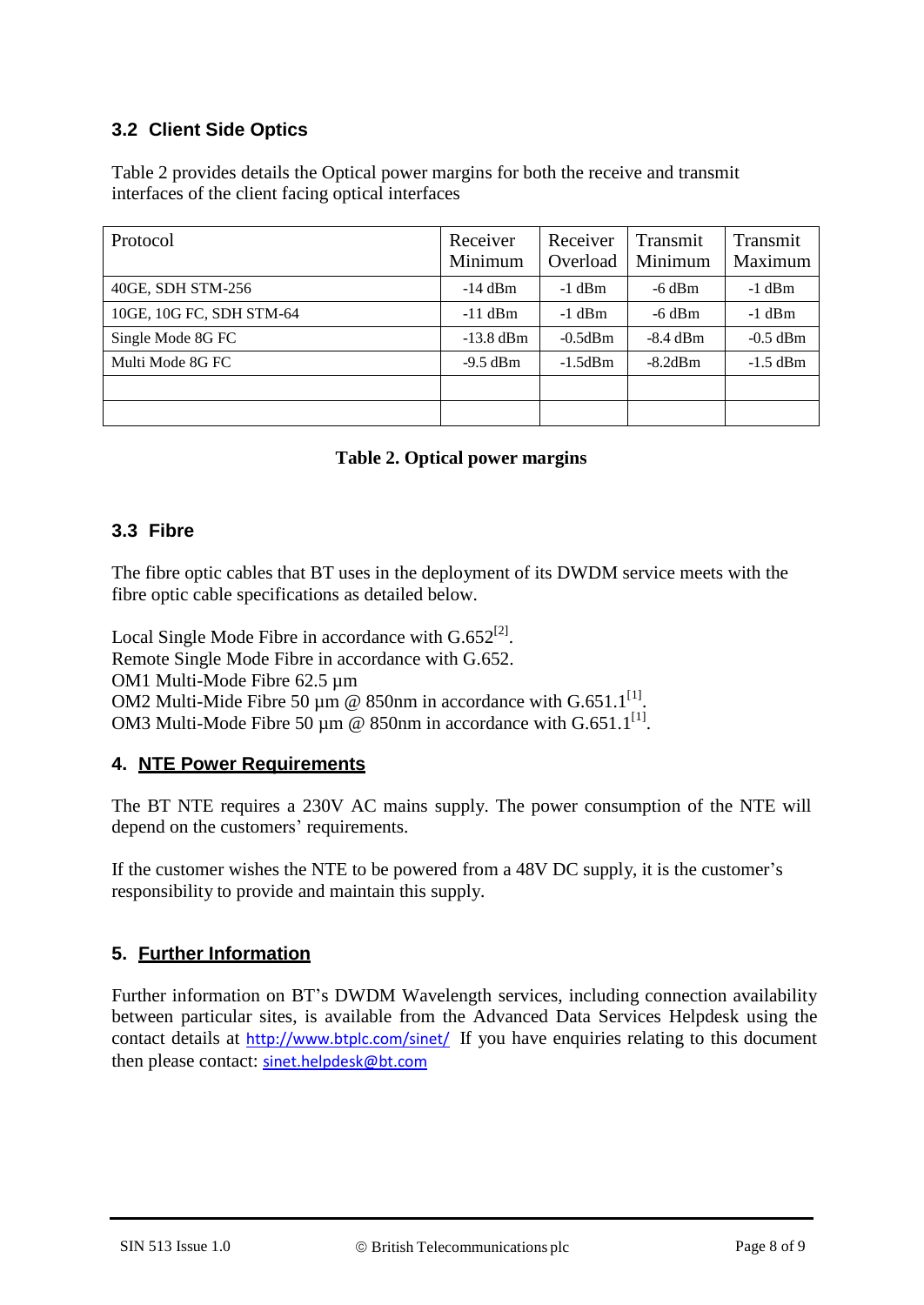## **6. References**

|    | <b>ITU-T</b><br>G.651.1 | Recommendation G.651 (07/2007) - Characteristics of a<br>50/125 µm multimode graded index optical fibre cable |
|----|-------------------------|---------------------------------------------------------------------------------------------------------------|
| 2  | <b>ITU-T</b><br>G.652   | Recommendation G.652 (04/97) - Characteristics of a single-<br>mode optical fibre cable                       |
| 3  | SIN 373                 | BT WaveStream Connect-Service Description                                                                     |
| 4  | <b>ESCON</b>            | SIN 373 - BT WaveStream Connect, Service Description                                                          |
| 5  | <b>Fast Ethernet</b>    | SIN 118 LAN Extension Service Nos.1, 2 & 10- Service Description                                              |
| 6  | <b>Fibre Channel</b>    | SIN 373 - BT WaveStream Connect, Service Description                                                          |
| 7  | <b>FICON</b>            | FICON, the IBM zSeries zOS channel protocol succeeding ESCON                                                  |
| 8  | Gigabit<br>Ethernet     | SIN 360 Gigabit Ethernet for the BT Network - Interface<br>Characteristics                                    |
| 9  | <b>ITU-T</b><br>G.957   | Optical interfaces for equipments and systems relating to the<br>synchronous digital hierarchy                |
| 10 | 10 Gigabit<br>Ethernet  | IEEE 802.3 Ethernet based LANs clause 49                                                                      |

For information on where to obtain these referenced documents, please see the document sources list at <http://www.btplc.com/sinet/>